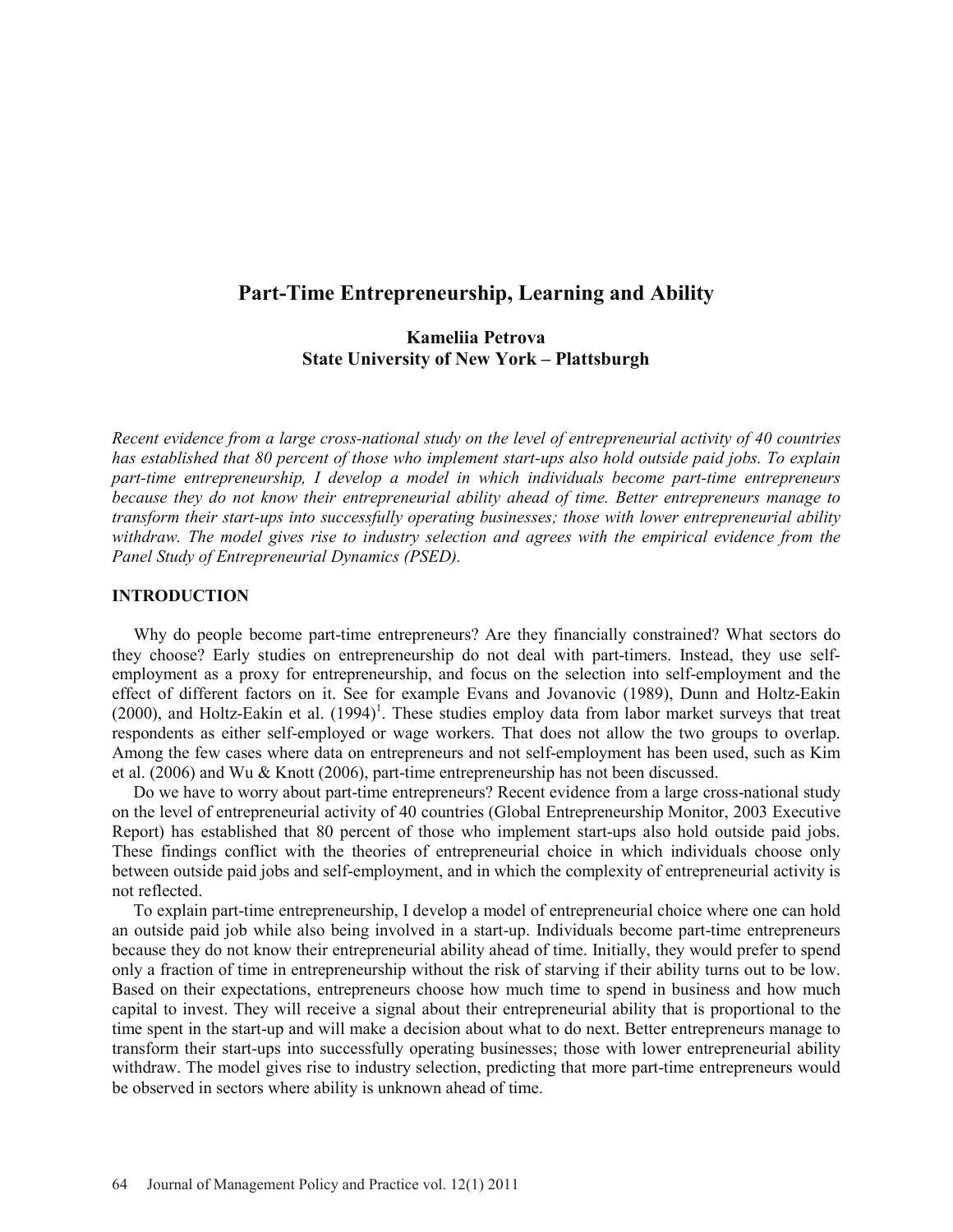This implication of the model agrees with the empirical evidence and some of the patterns observed in the Panel Study of Entrepreneurial Dynamics (PSED). The PSED is an extensive nationally representative survey of the establishment of new businesses, reporting that 50 percent of entrepreneurs have full-time work and 20 percent have part-time wage and salary work outside the start-ups. In addition, there is evidence that the number of part-time entrepreneurs is disproportionately high in sectors such as business services. The opposite holds for agriculture, construction and transportation.

## **Entrepreneurial Risk and Ability**

Entrepreneurship studies, both theoretical and empirical, place a special role on entrepreneurial risk and ability. While the current paper does not explicitly introduce risk, the presence of part-time entrepreneurship may in a way be described as a form of risk aversion. Risk, then, can be interpreted as the lack of knowledge of one's own ability. In the process of becoming business owners, entrepreneurs learn about their ability. A somewhat similar tractate of the relationship between entrepreneurial risk and ability is offered in van Praag & Cramer (2001), whose model is an extension of Lucas (1978). Lucas' model is one of the few early models, together with Kihlsrtom & Laffont (1979), that explicitly deals with risk aversion. The rest of the studies on entrepreneurship cited above assume risk neutrality. The van Praag and Cramer's extension of Lucas' model adds a new dimension. Individuals are not certain about their entrepreneurial talent. The extended model treats "both risk aversion and ability as major determinants" of entrepreneurial choice. In the empirical study, risk aversion is observed and ability is a latent variable.

### **Learning**

Another important element of the entrepreneurial process is learning. Being an entrepreneur involves learning (Minniti & Bygrave, 2001). Modeling the process of learning of the entrepreneur, however, is not the goal of the paper. Rather, it's instrumental in studying the transition between part-time and fulltime entrepreneurship. Learning is modeled following the standard learning by doing and Bayesian update procedures, where probabilities of choosing any particular action are updated as new information is received (Jovanovic & Nyarko, 1996; Bullard, 1994; Jackson, Kalai & Smorodinsky, 1999).

## **THEORY OF PART-TIME ENTREPRENEURSHIP**

#### **A Brief Description of the Model**

The model deals with selection into entrepreneurship. Entrepreneurial ability is random and differs among individuals. Entry decision is made before ability is observed.

The distribution of ability is known to be one of two types. Potential entrepreneurs are trying to decide on one of them, but no entrepreneur knows his own ability. All individuals hold prior beliefs as to which is the true distribution and each individual, with a certain prior probability, regards himself as a random draw from one of the population distributions of true entrepreneurial ability. The prior belief is then updated as evidence comes in.

After spending a certain amount of time as a part-time entrepreneur, the individual makes a choice between developing a successful business as a full-time entrepreneur and returning full-time to the outside paid job. When the information on ability is not enough to make the choice, the entrepreneur will continue as a part-timer for at least one more period.

If the entrepreneur has low true ability, it is likely that the evidence will be adverse and the entrepreneur will decrease his time in business and withdraw soon. If the evidence is favorable, the individual will increase the time spent in business and will soon move to full-time entrepreneurship.

Next, I include a short description of the method. I then present the model and define the entrepreneur's optimization problem. Toward the end of the paper I compare the implications of the model to the empirical evidence.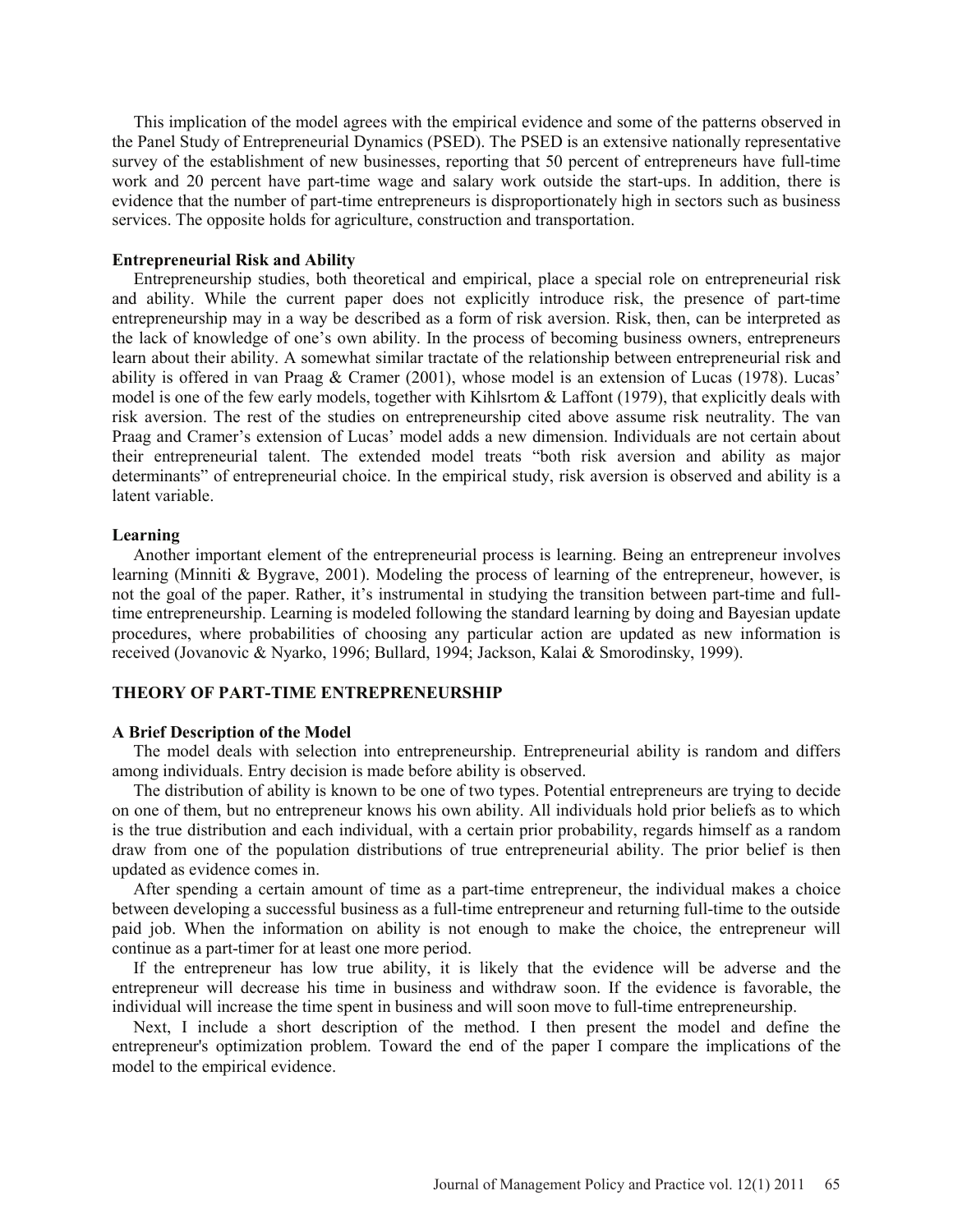#### **Sequential Analysis**

Suppose that a decision maker must sequentially and at each period either accept on the basis of previous observations a certain hypothesis as being true and cease observation, or he must delay his decision for at least one period and obtain, at a certain cost, one more observation. The idea behind the sequential testing<sup>2</sup> is that the observations are collected one at a time; when observation  $X_i = x_i$  has been made, the choice is among the following three options: accept the hypothesis and stop observation; reject the hypothesis and stop observation; or defer decision until the collection of another piece of information as  $X_{i+1}$ . The decision maker has to find out when to choose which of the above options.

#### *The Sequential Probability Ratio Test*

Consider a simple hypothesis  $H_0$ :  $\theta = \theta_0$  against the alternative  $H_1$ :  $\theta = \theta_1$ . The two types of error are  $\alpha$  $=$  Pr {Deciding for H<sub>1</sub> when H<sub>0</sub> is true} and  $\beta$  = Pr {Deciding for H<sub>0</sub> when H<sub>1</sub> is true}. H<sub>1</sub> and H<sub>0</sub> are treated symmetrically. The standard Likelihood Ratio Test (LRT) has critical region of the form  $\Lambda_T$  =  $\lambda(X_1, ..., X_t) =$ 

*Wald's Sequential Probability Ratio Test (SPRT)*

If  $\Lambda_t > B$ , decide that H<sub>1</sub> is true and stop;

If  $\Lambda_t$  < A, decide that H<sub>0</sub> is true and stop;

If  $A < \Lambda_t$  < B, collect another observation to obtain  $\Lambda_{t+1}$ .

The SPRT does not use a predetermined number of observations, but instead determines after each observation if another observation is needed or if the information currently available is sufficient to accept a hypothesis so that the test has the prescribed strength. A statistical procedure that takes observations into account as they are made is called a sequential procedure. The SPRT is optimal in the sense that it minimizes the average number of periods before a decision is made among all sequential tests which do not have larger error probabilities than the SPRT. The boundaries A and B can be calculated with very good approximation as A =  $\log \frac{P}{\log X}$ , B =  $\log \frac{1-P}{\log X}$ , where  $\alpha$  and  $\beta$  are parameters.

#### **The Model**

Individuals differ in their entrepreneurial talent –  $\theta$ . Among potential entrepreneurs  $\theta$  is normally distributed, such that an individual, who decides to become an entrepreneur, does not know his own  $\theta$ . But he knows that he is a random draw from either  $f(\theta)$  or  $f_1(\theta)$ , where  $f_0(\theta) = N(\theta_0, \sigma_0^2)$  and  $f_1(\theta)$  $= N(\theta_1, \sigma_0^2)$ , and he is trying to decide on one of them.

After observing  $\theta$ , the entrepreneur may either stop and accept either  $f_0$  or  $f_1$ , or may continue at a cost C with additional observations. If there are no more observations and a choice is made, then there will be a zero cost if the choice is correct, and costs  $L_0$  and  $L_1$  with an incorrect choice of  $f_0$  and  $f_1$ respectively.<sup>3</sup> Individuals also hold a prior probability p that the true distribution is  $f_0$ , i.e., that they belong to the group of entrepreneurs who will be able to transform their start-ups into successfully operating businesses. I present first the finite time horizon case and then extend to infinite horizon.

### **FIGURE 1 OPTIMAL DECISION**



Let the conditional probability that the true density is  $f_0$  be  $p_t = P$  ( $f = f_0 | \theta_0, \theta_1, \dots, \theta_t$ ). The conditional probability is generated recursively according to the system of equations on Figure 2.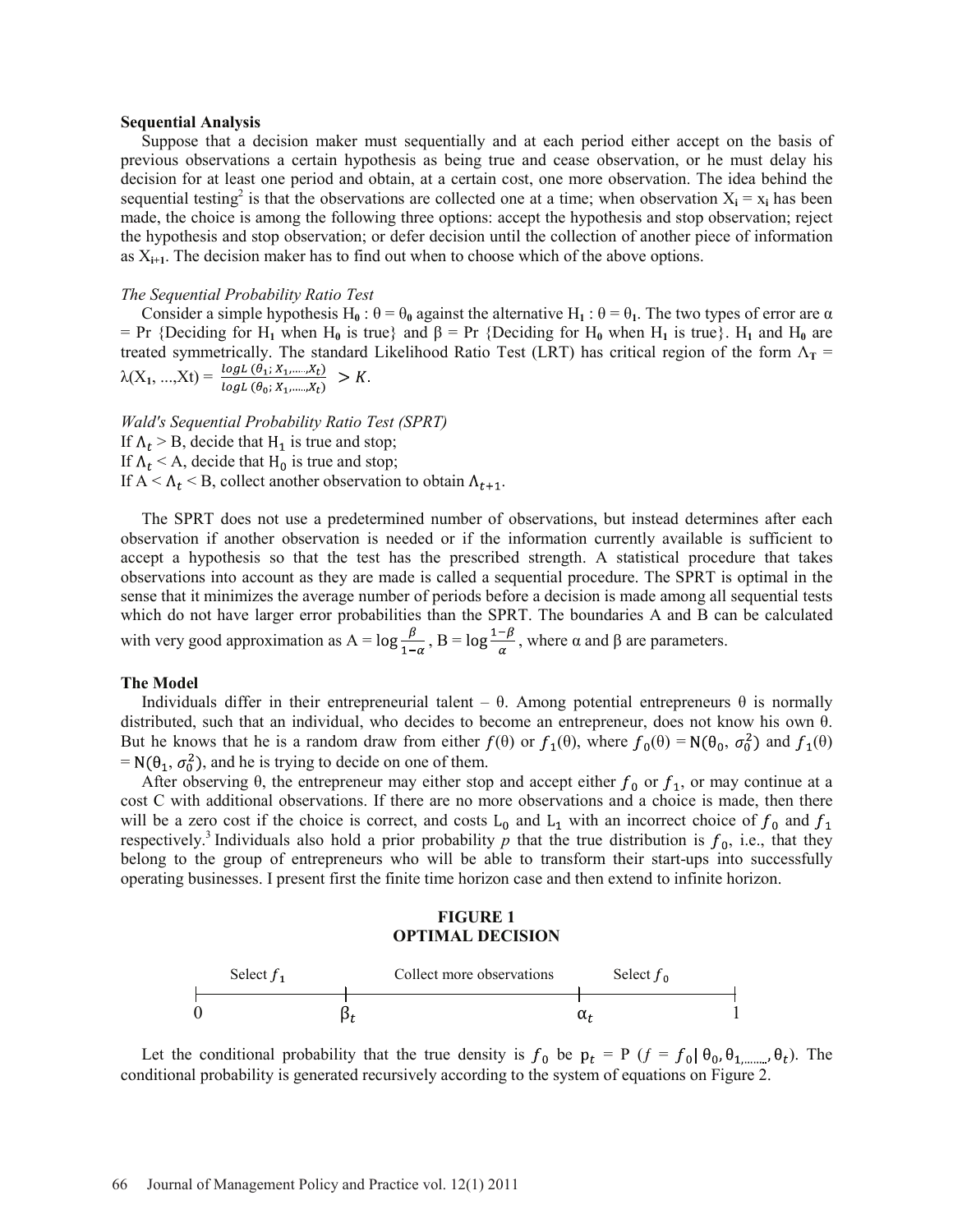### **FIGURE 2 RECURSIVE SYSTEM**

$$
p_{t+1} = \frac{p_t f_0(\theta_{t+1})}{p_t f_0(\theta_{t+1}) + (1 - p_t) f_1(\theta_{t+1})}, t = 0, 1, 2, ...T - 1
$$
  
\n
$$
p_0 = \frac{p f_0(\theta_0)}{p f_0(\theta_0) + (1 - p) f_1(\theta_0)} (3)
$$
  
\n*p* is the prior probability that the true distribution is  $f_0$ .

The optimal expected cost for the last period is shown on Figure 3.

## **FIGURE 3 OPTIMAL EXPECTED COST**

$$
V_{T-1}(p_{T-1}) = min[(1 - p_{T-1})L_0, p_{T-1}L_1)
$$

 $(1 - p_{T-1})L_0$  is the expected cost for accepting  $f_0$  and  $p_{T-1}L_1$  is the expected cost for accepting  $f_0$ . Using Figure 2, I can obtain the optimal cost for period t,  $V_t$  ( $p_t$ ).

## **FIGURE 4 OPTIMAL COST FOR PERIOD t**

$$
V_t(p_t) = \min \left( (1 - p_t) L_{0}, \ p_t L_{1}, C + \underset{\theta_{t+1}}{E} \{ V_{t+1}(p_{t+1}) \} \right)
$$

The expectation over  $\theta_{t+1}$  is taken with respect to the probability distribution  $p(\theta_{t+1}) = p_t f_0(\theta_{t+1}) +$  $f_1(t-p_t)f_1(\theta_{t+1})$  for every  $\theta_{t+1}$ . Let  $A_t(p_t) = \underset{\theta_{t+1}}{\mathbb{E}} \{V_{t+1}(p_{t+1})\}$ . Thus, at period *T*, the entrepreneur's optimal choice, obtained from the optimization on Figure 3 would be to accept  $f_0$  if  $p_T \ge \lambda$  and to accept  $f_1$  if  $p_T < \lambda$ , where  $\lambda$  is determined from the relation  $(1 - \lambda)L_0 = \lambda L_1$ . Equivalently  $\lambda = \frac{L_0}{L_0 + L_0}$ . From Figures 3 and 4 it follows that  $A_t(0) = A_t(1) = 0$  and  $A_{t-1}(p) \le A_t(p)$  for every  $t = 0,1, ..., T - 1$  and every *p* [0, 1] .

**Lemma:** The function  $A(p)$ :  $[0,1] \rightarrow \mathbb{R}$  is a concave function of *p*.

Proof of the Lemma is provided in Appendix. The lemma is very useful, since it can be applied to show that there exist numbers  $\alpha_t$  and  $\beta_t$ , with  $\alpha_t \geq \beta_t$ , such that when the conditional probability is  $p_t$ , the entrepreneur's optimal selection would be to stop observation and choose  $f_0$  if  $p_t \geq \alpha_t$ , stop and choose  $f_1$ if  $p_t \leq \beta_t$ , and continue otherwise. See Figure 1 above.

It follows from the above lemma that if  $C + A_{T-2}$   $\left(\frac{L_0}{L_0 + L_1}\right) < L_1$   $\left(\frac{L_0}{L_0 + L_1}\right)$ , then the optimal decision is represented on Figure 5.

## **FIGURE 5 OPTIMAL DECISION**

accept  $f_0$  if  $p_t \geq \infty_t$ , accept  $f_1$  if  $p_t \leq \beta_t$ continue observing if  $\beta_t$  <  $p_t$  <  $\alpha_t$ .

The scalars  $\alpha_t$  and  $\beta_t$  are determined from the solution of the system: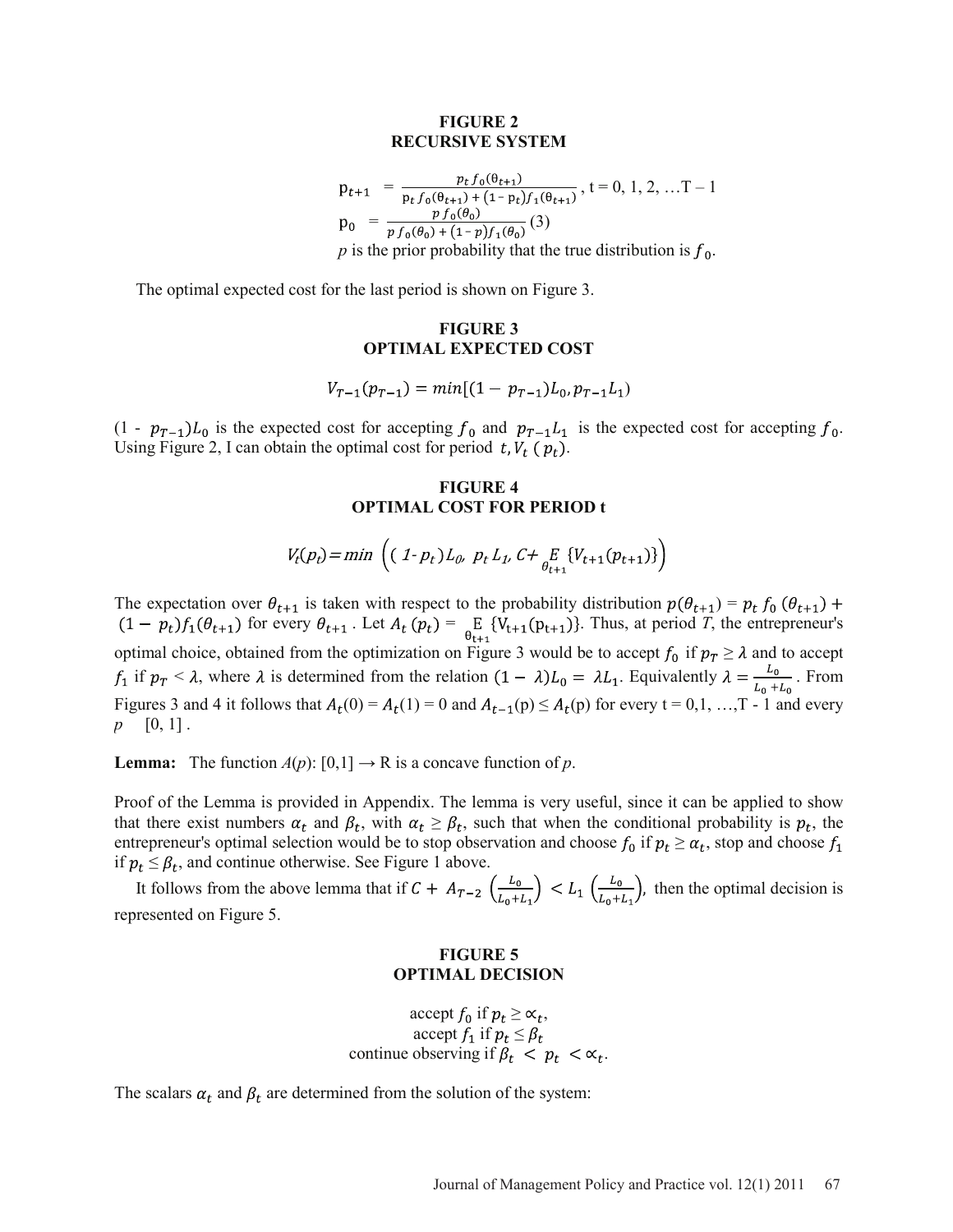$$
\beta_t L_1 = C + A_t(\beta_t)(10)
$$
  

$$
(1 - \alpha_t)L_0 = C + A_t(\alpha_t)(11)
$$

#### *Extension to Infinite Horizon*

When the optimal decision is extended to an infinite horizon, the two scalars  $\alpha_t$  and  $\beta_t$  satisfy the following conditions represented on Figure 6.

### **FIGURE 6** CONDITIONS FOR THE SCALARS  $\alpha_t$  and  $\beta_t$

$$
\begin{aligned}\n\ldots \leq \alpha_{t+1} \leq \alpha_t \leq \alpha_{t-1} \leq \cdots \leq 1 - \frac{c}{L_0} \\
\ldots \geq \beta_{t+1} \geq \beta_t \geq \beta_{t-1} \geq \cdots \geq \frac{c}{L_0}\n\end{aligned}
$$

If T  $\rightarrow \infty$  the sequences  $\{\alpha_{T-i}\}\$  and  $\{\beta \alpha_{T-i}\}\$ , j = 1, 2..., converge to scalars  $\overline{\alpha}$  and  $\overline{\beta}$ , for every j. Thus, the optimal decision is stationary: accept  $f_0$  if  $p_t \geq \overline{\alpha}$ , accept  $f_1$  if  $p_t \leq \overline{\beta}$ , and continue observing if  $\overline{\beta}$  <  $p_t < \overline{\alpha}$ . (14). The conditional probability with infinite horizon is

and the optimal decision would be to accept  $f_0$  if  $R_t \ge A = \frac{(1-p)\alpha}{(4-p)}$ , accept  $f_1$  if  $R_t \le A = \frac{(1-p)p}{(4-p)}$ , and continue observing if  $A \le R_t \le A$ .  $R_t$  is the sequential probability ratio  $R_t = \frac{f_0(\theta_0) f_0(\theta_1) \cdots f_0(\theta_t)}{f_1(\theta_0) f_1(\theta_1) \cdots f_1(\theta_t)}$ 

#### *Cost Determination*

There are three types of costs to be determined.  $L_0$  and  $L_1$  are the costs with an incorrect choice of  $f_0$ and  $f_1$  respectively, and *C* is the cost of additional observations.  $L_0$  and  $L_1$  are in fact opportunity costs and can be determined as follows. If  $L_0$  is the cost incurred when the entrepreneur makes an incorrect choice of becoming a full-time entrepreneur instead of returning to the outside paid job, then the opportunity cost will be equal to the forgone wage  $w$ . Alternatively, if  $L_1$  is the cost incurred when the entrepreneur makes an incorrect choice of returning to the outside paid job instead of becoming a fulltime entrepreneur, the opportunity cost will be equal to the forgone entrepreneurial income  $f(k) + (1 -$ , where *k* is the capital invested and *r* is the interest rate. Thus,  $L_0 = w$  and  $L_1 = f(k) + (1 - r)k$ . Thus,  $\lambda = \frac{L_0}{L_0} = \frac{w_0}{w_0}$ .  $\lambda$  was the optimal value that makes the entrepreneur indifferent between the two options at period T with finite horizon. Also, it serves as a critical value, such that the part-timer becomes a full-time entrepreneur when  $p_T \geq \lambda$ , and returns to his outside paid job if  $p_T < \lambda$ respectively.

Taking into account the determination of  $L_0$  and  $L_1$ , the cost of additional observations will be equal to  $C = p_t L_0 + (1 - p_t) L_1$ . Finding the optimal boundary points at  $\alpha_t$  and  $\beta_t$  is not trivial. However, from Figures 5 and 6, one can see that  $\frac{L_0}{L_0} \leq \alpha_t \leq 1 - \frac{L_0}{L_0}$  and  $\frac{L}{L_0} \leq \beta_t \leq \frac{L_0}{L_0}$ .

#### *Model Implication*

From the optimal decision in (16), we have that  $\underline{A} = \frac{(1-p)\overline{\alpha}}{p(1-\overline{\alpha})}$  and  $\overline{A} = \frac{(1-p)\overline{\beta}}{p(1-\overline{\beta})}$  Thus, the two boundary points depend on the prior probability  $p$  that the true distribution is  $f_0$ . It is easy to see that when the prior probability  $p$  is higher, both  $\underline{A}$  and  $A$  decrease. This means that the region of acceptance of  $f_0$  increases, the region of acceptance of  $f_1$  decreases, while the region of observing might increase or decrease.

Individuals with a high prior probability *p* are those who are more certain and who have better knowledge about their entrepreneurial ability. Thus, they are more likely to be in the group of the full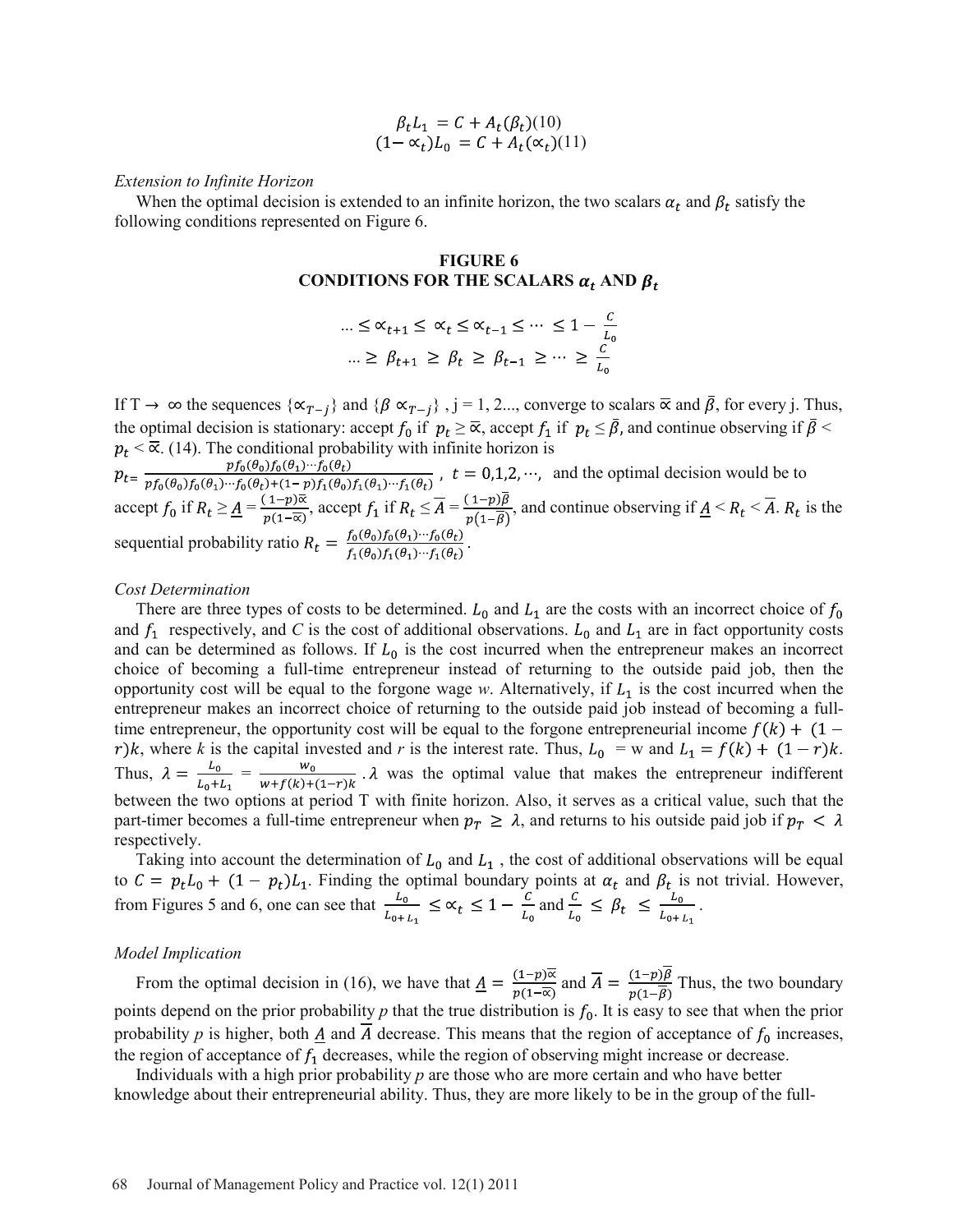time entrepreneurs. Individuals with a low prior probability are more likely to be in the group of those who need more observations or those who have already returned to their outside paid jobs. Thus, the main prediction of the model is that we have more part-time entrepreneurs in sectors where ability is unknown ahead of time. I next compare this implication to empirical evidence from the PSED.

## **DATA: PANEL STUDY OF ENTREPRENEURIAL DYNAMICS**

The empirical evidence is based on data from the Panel Study of Entrepreneurial Dynamics (PSED), an extensive, nationally representative survey of the establishment of new businesses in US that provides several innovations over previous data sets. First, the data was specifically created to follow both nascent entrepreneurs and start-ups. Nascent entrepreneurs are selected based on three criteria: being involved in a start-up for the past 12 months, expecting to be at least partial owners of the business, and functioning in the gestation phase of the business. The third criterion determines whether "the start-up has a positive cash-flow that covers expenses and the owner-manager salaries for more than three months." Respondents with a positive cash-flow for more than three months are excluded.

Second, start-ups are followed for a period of four years. In this way, we can observe the effect of wealth and initial capital on the start-ups' performance and the rate of entrepreneurial survival. Third, every PSED wave includes observations that are made during a period of two to three consecutive years. For example, the Wave 1 data collection starts in July 1998 and ends in 2000; some respondents are interviewed in 1998, others in 1999, and a small portion is observed in 2000.

The PSED, designed to represent the entire population of entrepreneurs, consists of 830 nascent entrepreneurs and 431 comparison group members. The sample is randomly selected after an 8-month preliminary screening of 64,622 individuals at least 18 years old. Women, Blacks and Hispanics are oversampled. After the initial screening, two representative samples are identified. A sample of those attempting to start new businesses is identified based on the criteria described above. A second representative sample of typical adults, a control group, is constructed also. The next stage of data collection is the completion of phone interviews and mail questionnaires by both groups. The last stage is a 12 and 24 month follow-up phone interview and a mail questionnaire completed only by the entrepreneurs. In this study, I use data from Wave 1, which is completed between 1998 and 2000. Wave 2 is the first follow-up completed 12 months after Wave 1. Wave 3 is the second follow-up after 24 months. Four waves have currently been completed.

## **Nascent Entrepreneurs and Control Group**

From the group of 830 nascent entrepreneurs I removed business sponsored start-ups and start-ups having positive monthly cash flow for more than three months. Nascent entrepreneurs and those participating in any form of a start-up activity during their first interview have been removed from the control group.

Nascent entrepreneurs are divided in two groups: part-time entrepreneurs and full-time entrepreneurs. Those who spend 35 hours a week or more in their business ventures are to be considered full-time entrepreneurs. Thus, the final sample used in the study contains a total of 1049 individuals, 386 are from the control group and 663, nascent entrepreneurs. Further, from the nascent entrepreneurs, 469 are parttime entrepreneurs and 194 are full-time entrepreneurs.

To correct for differences in selection probabilities and insure that the estimated results are representative of the entire U.S. population, I develop individual case weights for both nascent entrepreneurs and the control group. I then adjust these weights to create a population representative sample. For a discussion of transforming variables and weights to create a population representative sample, see Gartner et al. (2004, pp. 529-536).

Summary statistics by group (control group, part-time entrepreneurs, and full-time entrepreneurs) of the variables used in the study are presented in Table 1. The data is described in detail in Gartner et al. (2004).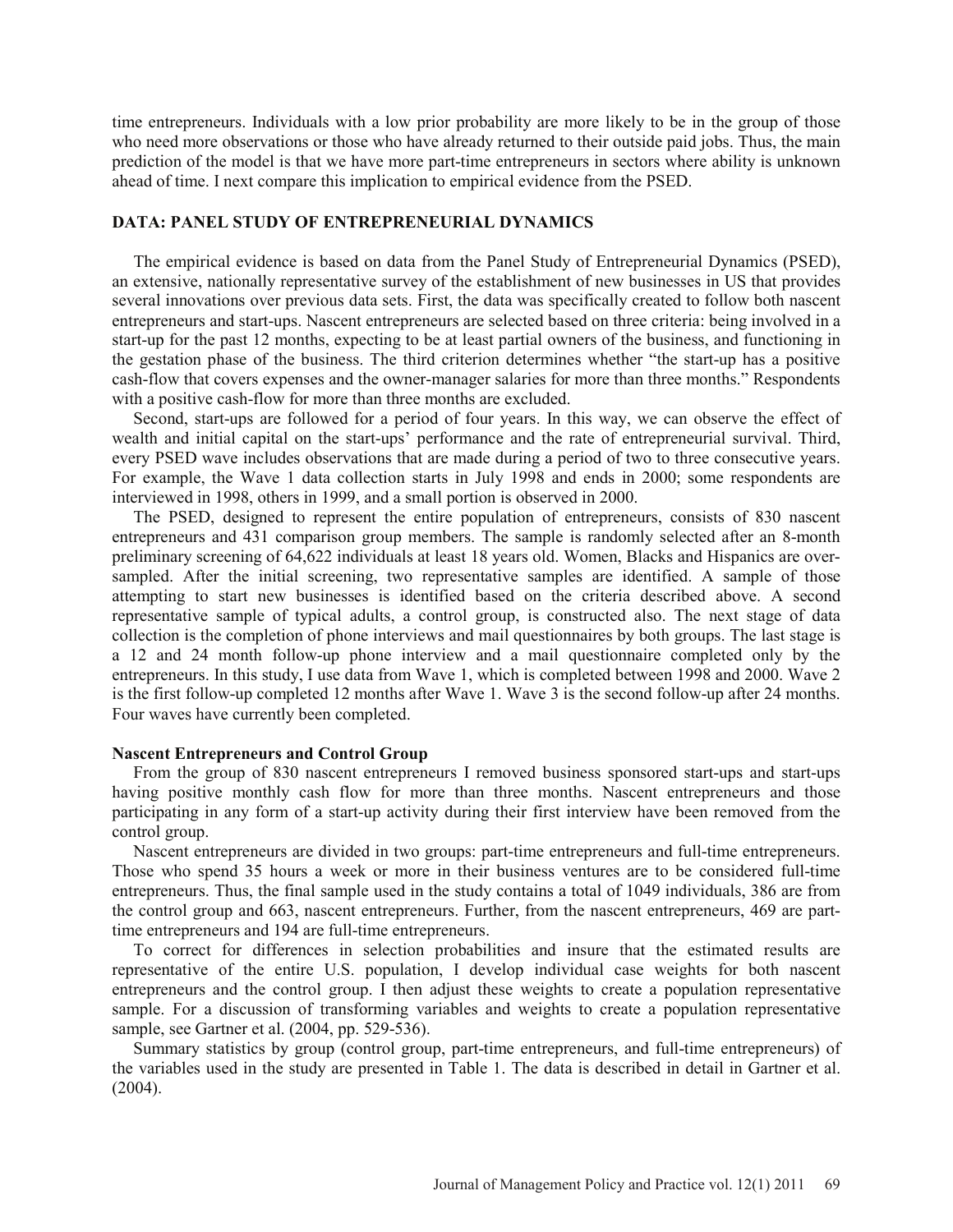### **Descriptive Statistics**

Nascent entrepreneurs are 6 percent of the combined sample (4 percent are part-time and 2 percent full-time entrepreneurs). The average age for the control group is 46 years versus 38 and 39 years respectively for the part and full-time entrepreneurs. Males are 45 percent of the control group and, respectively, 62 and 68 percent of part and full-time entrepreneurs. The difference in age between the control group and nascent entrepreneurs as a whole is 4 years and significant at the one percent level, while the difference in gender representation is 19 percent and also significant at the one percent level. Within nascent entrepreneurs, the difference between male and female representation is significant at the ten percent level. The differences between the control group and nascent entrepreneurs in terms of racial representation are statistically significant at the one percent level for blacks, at the five percent level for whites, and at the ten percent level for Hispanics and others. No statistically significant differences have been observed within nascent entrepreneurs. Six percent from the control group and seven percent from both part and full-time entrepreneurs are foreign born. The education variable is constructed in terms of levels of schooling completed. The average respondent from all three groups has some college experience. The differences in marital status between the control group and nascent entrepreneurs as a whole are statistically significant at the five percent level.

The average number of years of work experience for the control group is 12.25 years versus 11 years for nascent entrepreneurs. The difference of approximately 1.3 years is statistically significant at the ten percent level. No difference in work experience has been observed between part and full-time entrepreneurs. In terms of number of years of managerial experience, the difference between control group and nascent entrepreneurs is not significant, while the difference between part-time and full-time entrepreneurs is small, but statistically significant at the five percent level. The labor-force participation variables show interesting, but not unexpected, results. While 54 percent of the respondents in the control group hold full-time employment, this number is 51 percent for nascent entrepreneurs as a whole, with no statistically significant difference. Further, the difference between the part-time and full-time entrepreneurs is significant at the one percent level. There is no difference among the three groups in terms of part-time employment. Unemployment is at a very low level for nascent entrepreneurs (2 percent) versus 12 percent for the control group. This difference is significant at the one percent level. At the same time, retired entrepreneurs make up 9 percent of nascent entrepreneurs, while the corresponding number for the control group is 17 percent and statistically, significantly higher at the one percent level.

It is possible that some respondents included the startup discussed in the nascent entrepreneur interview when reporting information on being small business owners or self-employed. Gartner et al. (2004, pp. 69-73) provide comparison of multiple work activity with and without the information on current business owner. They conclude that when small business owner information is disregarded, there is no difference between the control group and nascent entrepreneurs, and that "7 in 10 in both groups report one or two distinct work roles." What this means is that nascent entrepreneurs are a busy group of people, with other employment responsibilities and a start-up on the way. Based on the numbers discussed above, this is particularly relevant for part-time entrepreneurs.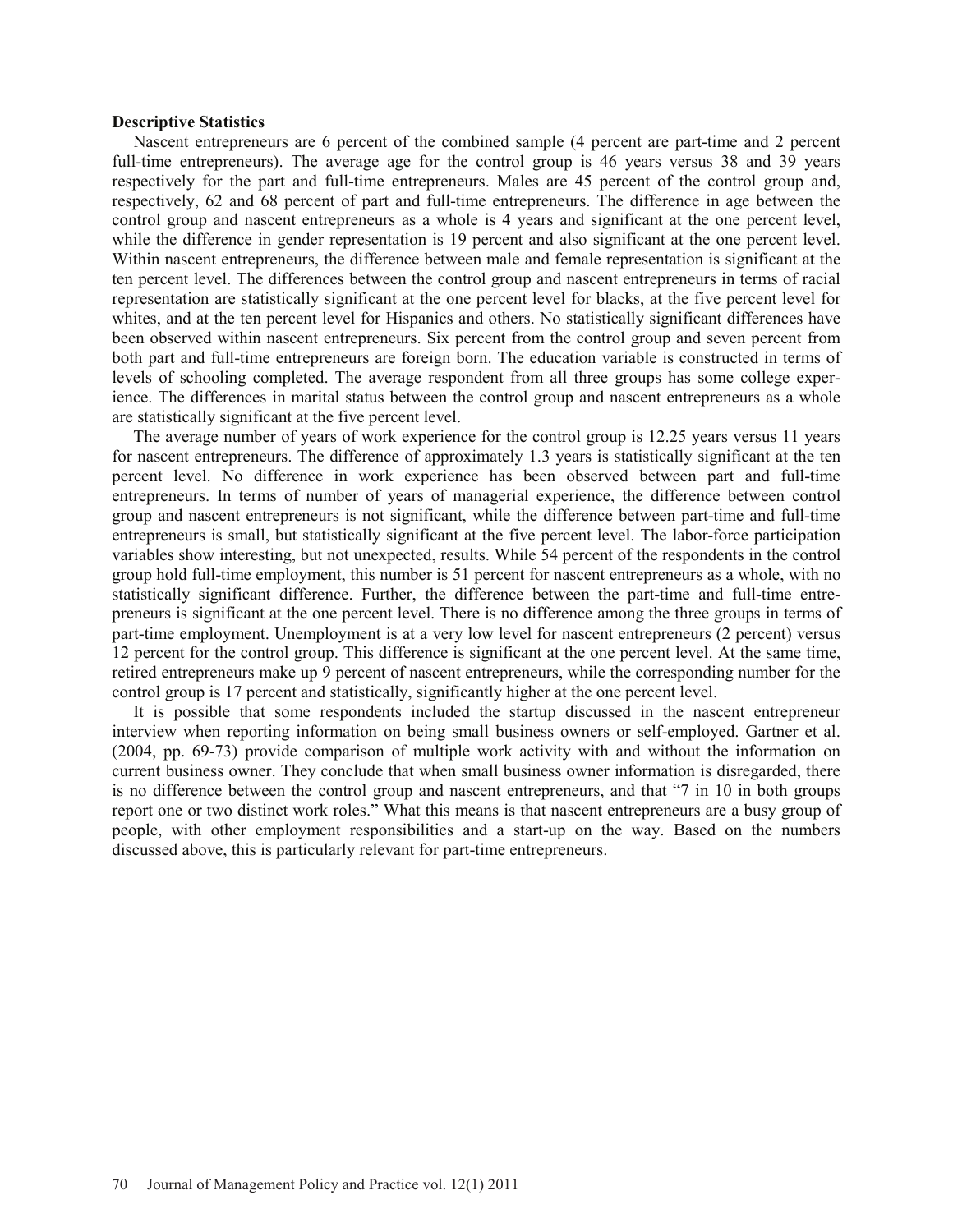| Variable                                           | Control group |          | Part-time Entrepr |          | Full-time Entrepr |          |
|----------------------------------------------------|---------------|----------|-------------------|----------|-------------------|----------|
|                                                    | $N = 386$     |          | $N = 469$         |          | $N = 194$         |          |
|                                                    | Mean          | St. Dev. | Mean              | St. Dev. | Mean              | St. Dev. |
| Groups                                             | 94%           | (0.24)   | 4%                | (0.2)    | $2\%$             | (0.13)   |
| Age                                                | 45.80         | (13.95)  | 38.36             | (11.20)  | 39.07             | (11.18)  |
| Male                                               | 45%           | (0.49)   | 62%               | (0.48)   | 68%               | (0.47)   |
| Race                                               |               |          |                   |          |                   |          |
| White                                              | 75%           | (0.43)   | 69%               | (0.46)   | 69%               | (0.46)   |
| <b>Black</b>                                       | 10%           | (0.30)   | 16%               | (0.39)   | 15%               | (0.36)   |
| Hispanic                                           | 6%            | (0.24)   | $8\%$             | (0.27)   | 11%               | (0.32)   |
| Other                                              | $8\%$         | (0.70)   | $5\%$             | (0.21)   | $4\%$             | (0.19)   |
| Foreign born                                       | $6\%$         | (0.24)   | $7\%$             | (0.25)   | $7\%$             | (0.26)   |
| Either parent foreign born                         | 15%           | (0.36)   | 14%               | (0.35)   | 14%               | (0.35)   |
| Education                                          |               |          |                   |          |                   |          |
| Less than high school                              | 5%            | (0.22)   | 3%                | (0.16)   | 2%                | (0.15)   |
| High School                                        | 24%           | (0.43)   | 21%               | (0.40)   | 27%               | (0.44)   |
| Some college                                       | 37%           | (0.48)   | 39%               | (0.49)   | 34%               | (0.48)   |
| College or more                                    | 33%           | (0.47)   | 37%               | (0.48)   | 37%               | (0.48)   |
| <b>Marital Status</b>                              |               |          |                   |          |                   |          |
| Married                                            | 60%           | (0.49)   | 68%               | (0.47)   | 66%               | (0.47)   |
| Experience                                         |               |          |                   |          |                   |          |
| Years of work exp                                  | 12.25         | (9.40)   | 11.01             | (8.54)   | 10.87             | (8.74)   |
| Years of managerial exp                            | 8.21          | (8.80)   | 7.51              | (7.87)   | 9.18              | (8.88)   |
| Labor-force participation                          |               |          |                   |          |                   |          |
| Full-time wage employment                          | 54%           | (0.49)   | 62%               | (0.48)   | 25%               | (0.44)   |
| Part-time wage employment                          | 16%           | (0.37)   | 19%               | (0.39)   | 17%               | (0.38)   |
| Unemployed                                         | 12%           | (0.33)   | 2%                | (0.14)   | $1\%$             | (0.10)   |
| Retired                                            | 17%           | (0.38)   | $8\%$             | (0.27)   | 10%               | (0.31)   |
| Industry                                           |               |          |                   |          |                   |          |
| Agriculture, forestry, fishery                     |               |          | 3%                | (0.17)   | $6\% *$           | (0.25)   |
| Construction                                       |               |          | 5%                | (0.21)   | $12\%**$          | (0.32)   |
| Manufacturing,                                     |               |          | $8\%$             |          | $5\%$             |          |
| communication, utilities,                          |               |          |                   | (0.26)   |                   | (0.22)   |
| Transportation                                     |               |          | $1\%$             | (0.09)   | $3\%*$            | (0.18)   |
| Wholesale                                          |               |          | 3%                | (0.16)   | $3\%$             | (0.17)   |
| Retail                                             |               |          | $3\%$             | (0.16)   | $3\%$             | (0.17)   |
| <b>Business services</b>                           |               |          | 29%               | (0.46)   | $22\%*$           | (0.42)   |
| Consumer services                                  |               |          | 17%               | (0.38)   | 19%               | (0.39)   |
| Health, education, medical,<br>government services |               |          | $8\%$             | (0.27)   | 6%                | (0.25)   |

## **TABLE 1 DESCRIPTIVE STATISTICS: PANEL STUDY OF ENTREPRENEURIAL DYNAMICS, WAVE 1 (1998-2000), N=1,049**

\* Difference between part-time and full-time entrepreneurs significant at 5%.

\*\* Difference significant at 1%.

## **Where are the Part-Timers?**

The economic sector of the start-ups in the PSED is very similar to the existing US business with employees. Gartner et al. (2004, p. 248) compare the 1997-1999 PSED sample with the US business population. They use two sources of business description by sector: the population of all firms (5.5 mil. in 1998) with employees developed by the Census Bureau of the Department of Commerce; and the annual counts of business tax returns assembled by the Internal Revenue Service. Gartner et al. (2004) show that there is a correlation between the three sources and that in most cases the sector percentage falls in the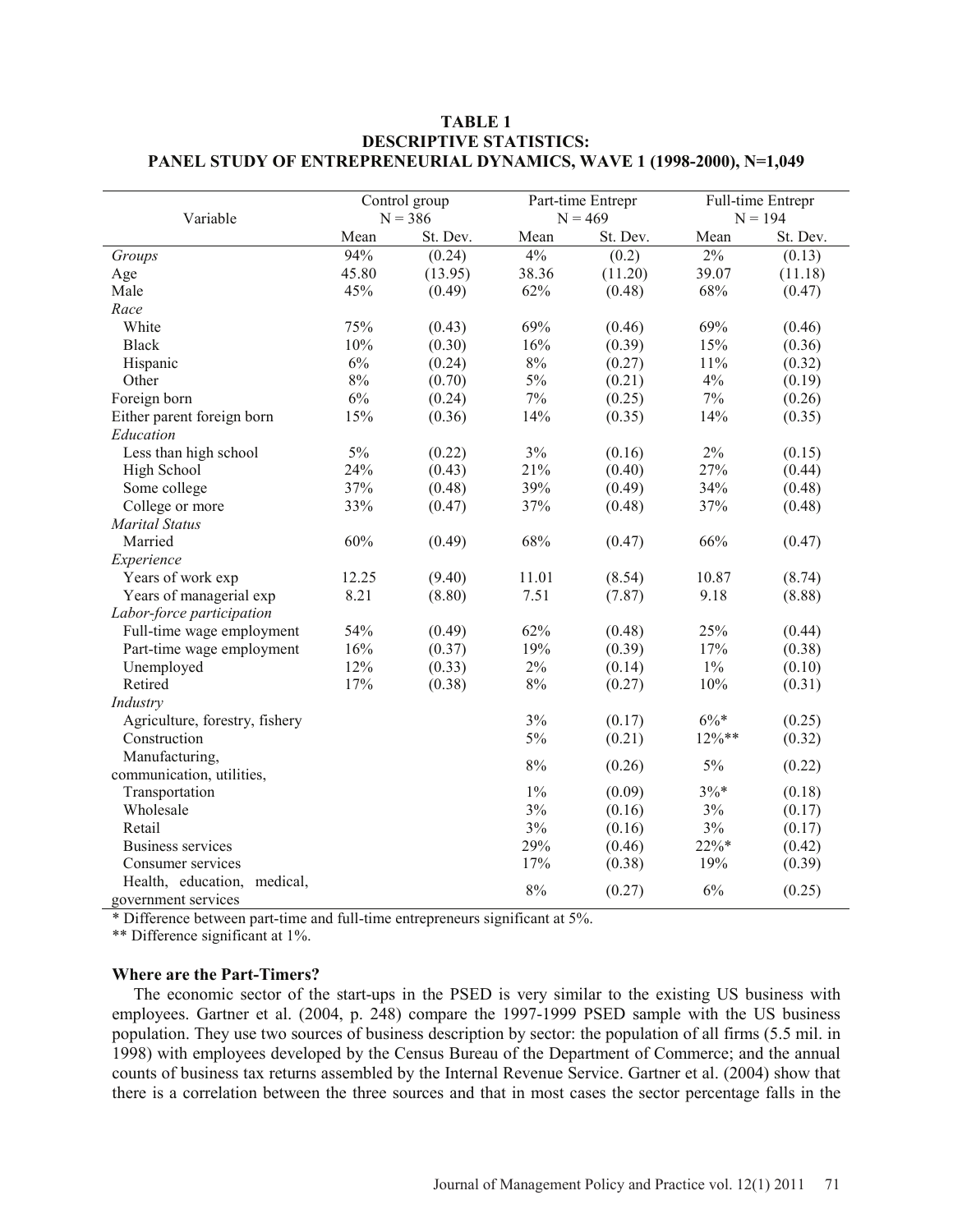range between the employee firms and the tax return data. This result seems to be appropriate since the PSED covers mainly sole proprietorships and firms that will hire employees in the future. The differences in sector orientation between full and part-time entrepreneurs are statistically significant at the five percent level in agriculture, forestry, and fishing; transportation and business services; and at the one percent level in construction. There are relatively less part-time than full-time entrepreneurs in agriculture, construction and transportation, while the opposite holds for business services. This result supports the prediction of my theoretical model. Agriculture, construction and transportation are sectors where returns need a shorter period of evaluation and where individuals' expectations on ability are updated at a faster pace. Further, the abilities necessary to run a successful business in these three sectors are easier to recognize ahead of time. Within the sector of business services 20% only are full-time entrepreneurs. Figure 7 where the start-ups are plotted across 9 sectors also provides a confirmation of the above discussion.



#### **FIGURE 7**

## **CONCLUDING REMARKS**

In this paper, I study why people become part-time entrepreneurs. While earlier empirical investigations classify individuals as either self-employed or wage workers, I take into account the new evidence presented in a recent survey on the establishment of new businesses, the Panel Study of Entrepreneurial Dynamics, which reports that 50 percent of the entrepreneurs have full-time and 20 percent have part-time work outside the start-up.

To explain part-time entrepreneurship, I develop a model in which individuals become part-time entrepreneurs because they do not know their entrepreneurial ability ahead of time. Initially, they would prefer to spend only a fraction of time in entrepreneurship without the risk of starving if their ability turns

*Source: PSED*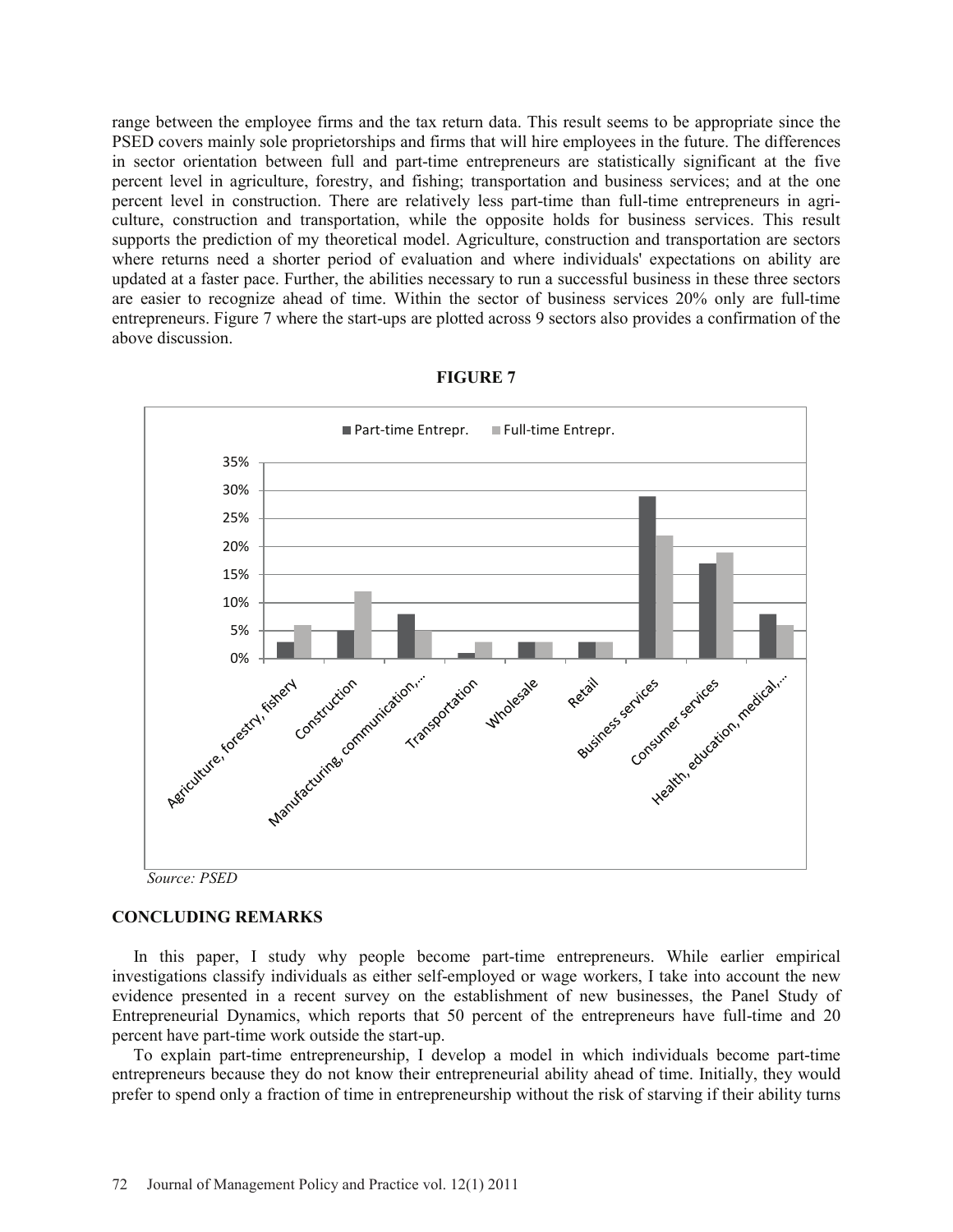out to be low. Based on their expectations, entrepreneurs choose how much time to spend in business and how much capital to invest. After spending a certain amount of time as a part-time entrepreneur, the individual has to make a choice between developing a successful business as a full-time entrepreneur and returning full-time to the outside paid job. When the information on ability is not enough to make the choice, the entrepreneur will continue as a part-timer for at least one more period. If the entrepreneur has low true ability, it is likely that the evidence will be adverse and the entrepreneur will decrease his time in business and withdraw soon. If the evidence is favorable, the individual will increase the time spent in business and will soon move to full-time entrepreneurship. The model gives rise to industry selection, predicting that more part-time entrepreneurs would be observed in sectors where ability is unknown ahead of time. I also compare the model implications with the empirical evidence using the PSED. The number of part-time entrepreneurs in the PSED is disproportionately high in sectors such as business services. The opposite holds for agriculture, construction and transportation.

It is possible, however, that other factors, such as barriers to entry, may affect the way part-time entrepreneurs are distributed across sectors. While barriers to entry are external or exogenous factors, ability, taken in the very wide meaning of the word, is an endogenous characteristic. It is also likely that industry selections results from both factors. These are some questions that deserve future investigation.

 This paper, then, offers a general framework for an analysis of an overlooked, but important part of the economy. It needs to be viewed along the lines of providing some general directions for studying parttime entrepreneurship, rather than an extensive theory.

## **ENDNOTES**

- 1. Other studies include Kihlsrtom & Laffont (1979), Evans & Leighton (1989), Baumol (1990), Shiller & Crewson (1997), Blanchflower & Oswald (1998), Le (1999), and more recently Hurst & Lusardi (2004) & Newman (2007).
- 2. The most influential works on Sequential Analysis are Wald (1947), Siegmund (1985), and Ghosh et al. (1991).
- 3. The problem defined above is a sequential optimization with imperfect state information involving a two-stage Markov chain.

#### **APPENDIX**

#### **Proof of Lemma:**

To prove that  $A_t(p)$  is a concave function, it is sufficient to show that concavity of  $V_{t+1}$  implies concavity of  $A_t(p)$ . We can assume without loss of generality that  $V_{t+1}(p_{t+1})$ , where  $V_{t+1}(p_{t+1}) =$ (23) is a concave function over [0, 1].  $A_t(p)$  can be rewritten in the form of:  $p(\mathbf{p}) = \sum_{i=1}^{\infty} (pf_0(\theta_i) + (1-p)f_1(\theta_i)V_{t+1}) \left( \frac{p f_0(\theta_i)}{p f_0(\theta_i)} \right)$ . It is sufficient to show that concavity  $V_{t+1}$  implies concavity of every element of the sum, or  $m_t(p)$  = . Or, that for every  $\varphi \in [0,1]$  and . Let  $B_1 = p_1 f_0(\theta_i) + (1 - p_1) f_1(\theta_i)$  and . Thus, the above inequality can be rewritten as: . The latter follows from the continuity of  $V_{t+1}$ .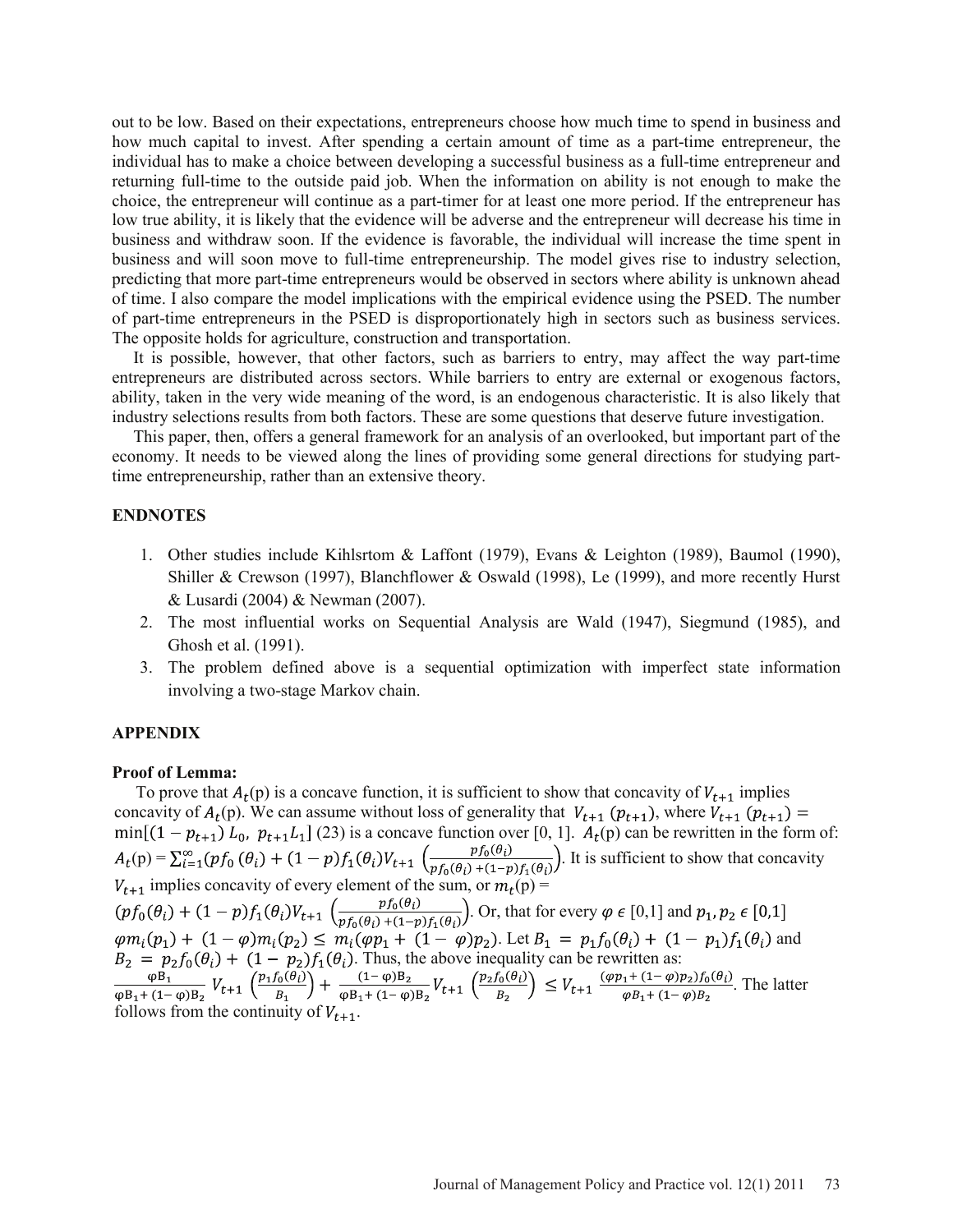## **REFERENCES**

Blanchflower, D., & Oswald, A. (1998). What Makes an Entrepreneur? *Journal of Labor Economics,* 16,  $(1), 26-60.$ 

Baumol, W. (1990). Entrepreneurship: Productive, Unproductive, and Destructive. *Journal of Political Economy,* 98, (1), 893-921.

Bullard, J. (1994). Learning Equilibria. *Journal of Economic Theory*, 64, (2), 468-485.

Dunn, T., & Holtz-Eakin, D. (2000). Financial Capital, Human Capital, and the Transition to Self-Employment: Evidence from Intergenerational Links. *Journal of Labor Economics*, 18, 282-305.

Evans, D., & Jovanovic, B (1989). An Estimated Model of Entrepreneurial Choice under Liquidity Constraints. *Journal of Political Economy*, 97, 808-827.

Evans D., & Leighton, L. (1989). Some Empirical Aspects of Entrepreneurship. *The American Economic Review,* 79, (3), 519-535.

Gartner, W., Shaver, K., Carter, N. & Reynolds, P. (Eds.) (2004). *Handbook of Entrepreneurial Dynamics. The process of Business Creation,* Sage Publication Inc.

Ghosh, B. K., & Sen, P. K. (1991). *Handbook of Sequential Analysis*, New York: Marcel Dekker Inc.

Global Entrepreneurship Monitor (2003). *Executive Report, The Fifth Global Assessment of National Entrepreneurial Activity*, Eds. Reynolds, P., Bygrave, W., Autio, E.

Harada, N. (2002). Productivity and Entrepreneurial Characteristics in New Japanese Firms. *Small Business Economics*, 23, 299-310.

Holtz-Eakin, D., Joulfaian, D. & Rosen, H. (1994). Sticking It Out: Entrepreneurial Survival and Liquidity Constraints. *Journal of Political Economy*, 102, 53-75.

Hurst E., & Lusardi, A. (2004). Liquidity Constraints, Household Wealth, and Entrepreneurship. *Journal of Political Economy*, 112, 319-347.

Jackson, M., Kalai, E. & smorodinsky, R. (1999). Bayesian representation of Stochastic Processes Under Learning. *Econometrica*, 67, (4), 875-893.

Jovanovic, B., & Nyarko, Y. (1996). Learning by Doing and the Choice of Technology. *Econometrica*, 64, (6), 1299-1310.

Kihlstrom, R., & Laffont, J.J. (1979). A General Equilibrium Entrepreneurial Theory of Firm Formation Based on Risk-Aversion. *Journal of Political Economy*, 87, 719-748.

Kim, P., Aldrich, H. & Keister, L. (2006). Access (Not) Denied: The Impact of Financial, Human, and Cultural Capital on Entrepreneurial Entry in the United States. *Small Business Economics*, 27, 5-22.

Le, A. (1999), Empirical Studies of Self-Employment. *Journal of Economic Surveys*, 13(4), 382-416.